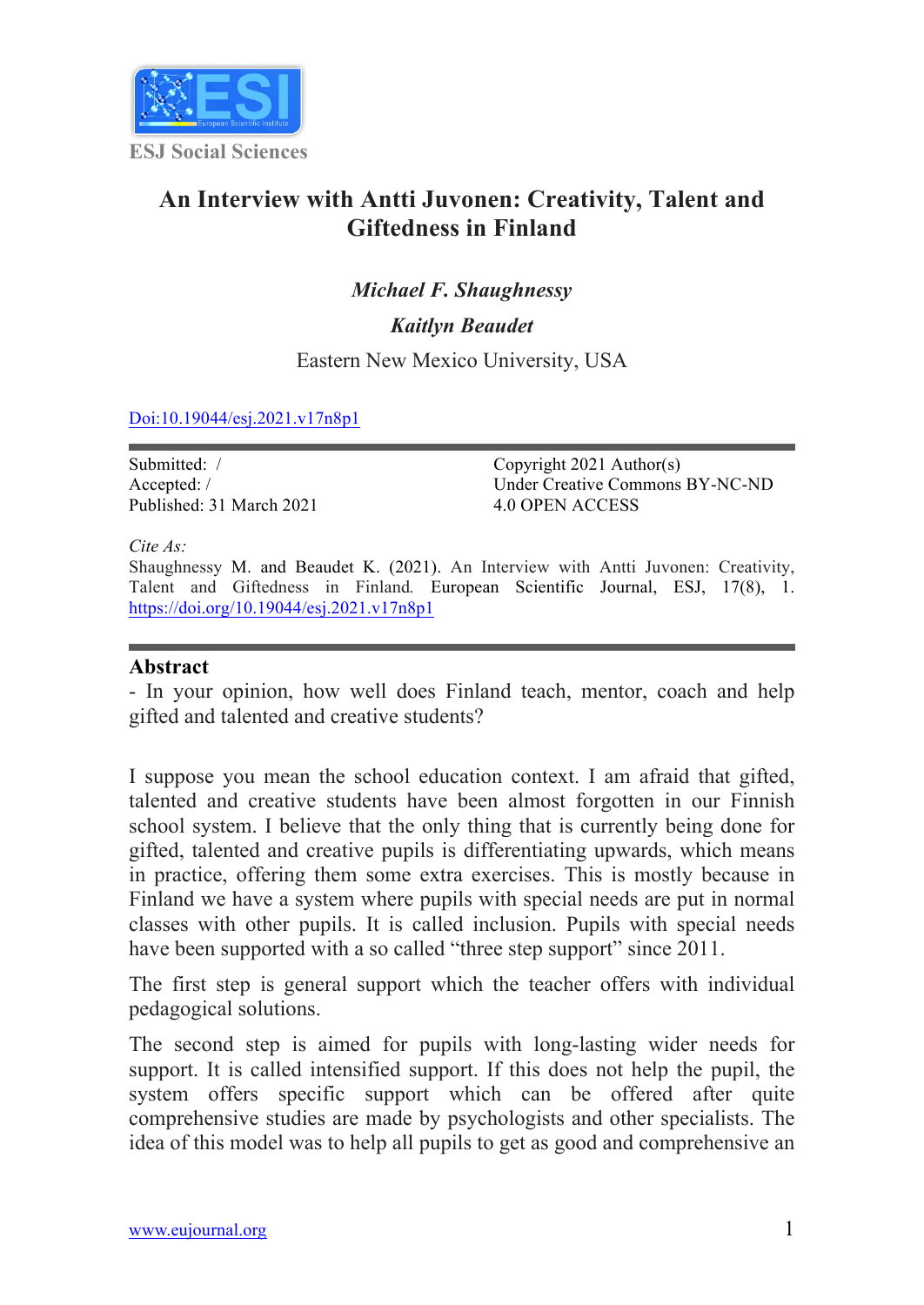education as possible. What went wrong was that the cities and especially small towns, did not hire enough helping personnel to support the pupils with special needs.

This causes big challenges to class teachers who are put in a position of a special education teacher: they have to take care of pupils with special needs, but at the same time they should be able to teach the rest of the class with normal level pupils and the gifted, talented and creative pupils.

Of course, the pupils with special needs take most of their time, which means that the others must try to learn at least the minimum of the curriculum's requirements. The most gifted often become frustrated and start inventing activities which also disturb the classroom action and atmosphere. This happens because they are bored and do not get any response or activation or response for their innovativeness or special gifts. So, as a whole I see the situation quite poor from the point of view of those groups mentioned.

**Keywords:** Creativity, Talent, Interview

1) In your opinion, how well does Finland teach, mentor, coach and help gifted and talented and creative students?

I suppose you mean the school education context. I am afraid that gifted, talented and creative students have been almost forgotten in our Finnish school system. I believe that the only thing that is currently being done for gifted, talented and creative pupils is differentiating upwards, which means in practice, offering them some extra exercises. This is mostly because in Finland we have a system where pupils with special needs are put in normal classes with other pupils. It is called inclusion. Pupils with special needs have been supported with a so called "three step support" since 2011.

The first step is general support which the teacher offers with individual pedagogical solutions.

The second step is aimed for pupils with long-lasting wider needs for support. It is called intensified support. If this does not help the pupil, the system offers specific support which can be offered after quite comprehensive studies are made by psychologists and other specialists. The idea of this model was to help all pupils to get as good and comprehensive an education as possible. What went wrong was that the cities and especially small towns, did not hire enough helping personnel to support the pupils with special needs.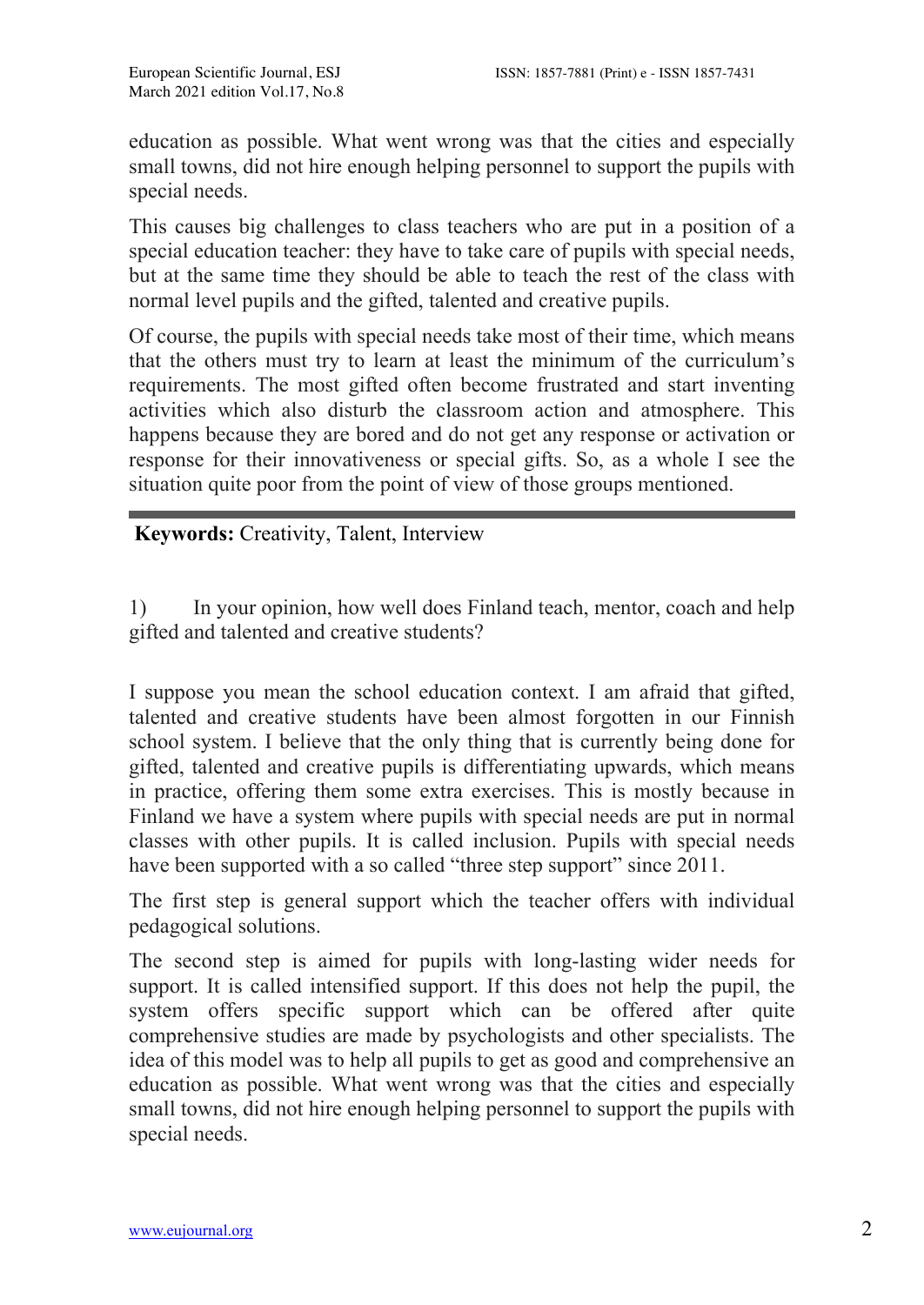This causes big challenges to class teachers who are put in a position of a special education teacher: they have to take care of pupils with special needs, but at the same time they should be able to teach the rest of the class with normal level pupils and the gifted, talented and creative pupils.

Of course, the pupils with special needs take most of their time, which means that the others must try to learn at least the minimum of the curriculum's requirements. The most gifted often become frustrated and start inventing activities which also disturb the classroom action and atmosphere. This happens because they are bored and do not get any response or activation or response for their innovativeness or special gifts. So, as a whole I see the situation quite poor from the point of view of those groups mentioned.

2) How are they identified or tested?

Actually, they are not tested with any special tests. Usually, a wise teacher notes early on some pupils' abilities and special giftedness even in the first classes. The school age in Finland begins in the year when the children become seven years old. For different reasons it can be brought forward or delayed one year. For example, I started my school when I was six years old.

Often the special gifts are revealed through the children's hobbies. The traditional hobbies such as music, painting, drawing, sports, often show also children's talents at schoolwork.

Today, there are also several new areas of talents and giftedness, for example in connection with IT or smartphones iPads etc.

Giftedness may also show in usual schoolwork in many ways, but identifying it requires a wise insightful teacher. Not all teachers can recognize different talents. Actually, I am starting a major research endeavor among all school levels concerning traditional hobbies, but also other activities which youngsters conduct in their leisure time including taking photographs, making films, making music, drama or using other areas of their creativity. These activities are often passed by because they are not seen as "hobbies" in the traditional sense although they may include great amounts of creativity and giftedness.

3) How do you think being "labeled " affects them and their parents?

It depends a lot of the parents. My opinion is that they (those who are "labeled") should be encouraged and supported in all possible ways, but they should not be lifted up so that they start thinking that they are something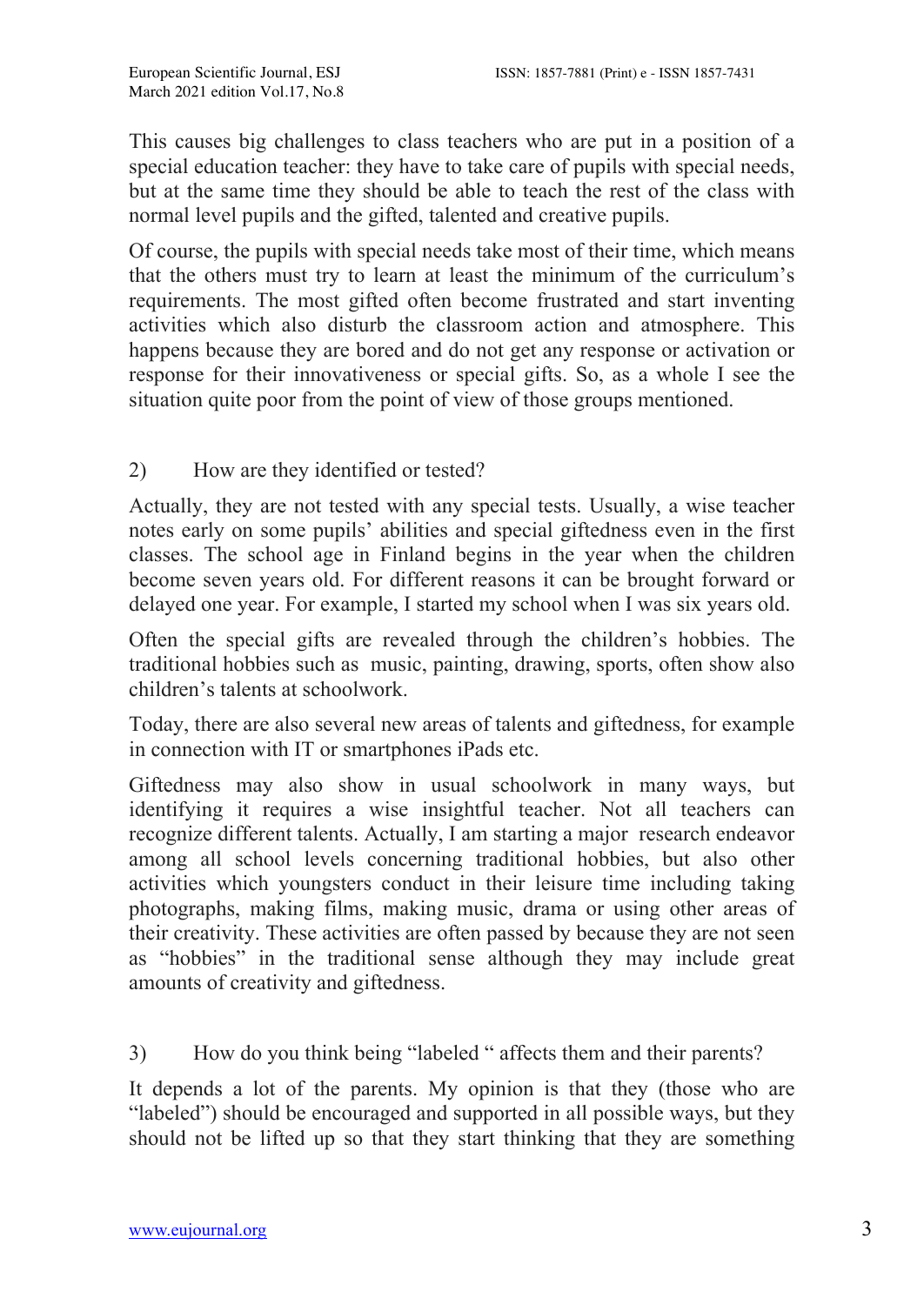special. I have seen many examples where talented children (musicians) have become too proud even to say hello to their peers. That is a wrong path.

I think that it is mostly the parents' responsibility to keep their children's feet on the ground so to speak. Thinking too much of oneself may also cause a lot of troubles in the future when the truth is revealed.

It is natural that parents are proud of their children when they show success and show their talents, but this should not be the most important thing in their life. The target should be growing children to become happy and harmonized or well adjusted citizens who can use their gifts to reach valuable and meaningful targets in their life.

4) Does the gifted label affect non-gifted students just as much as gifted students? If so, how?

In a group of students, for example in teacher education where I work, in music specialized studies groups there are always those who are better instrumentalists or singers than the others. If they behave nicely and politely while playing and singing with the others, everything can go smoothly without any difficulties or troubles. But if the gifted start to pressurize or bully the less gifted, the problems begin. The atmosphere drops or changes immediately and the non-gifted may even leave the studies for this reason. It may cause big traumas and difficult situations. This also depends on the teacher who can act in a way where these differences do not cumulate. This can be done emphasizing different kinds of giftedness and encouraging everyone in developing their special gift areas as well as those areas which still need to become better or show improvement or growth and development.

5) How can we support creative students and encourage creativity in colleges and universities (societies at-large) that are becoming increasingly standardized or rationalized?

At least we can encourage creative students in choosing the subjects of their master degree and even doctoral degree thesis so that they can use their creativeness in them. It means often breaking the traditional rules which causes extra work and sometimes difficulties in getting the works accepted. I remember one student who wanted to write his master's thesis using poetry meter. It was quite difficult to find another evaluator for it. Another student made his master's thesis as a short film about pupils exploring the nature phenomena.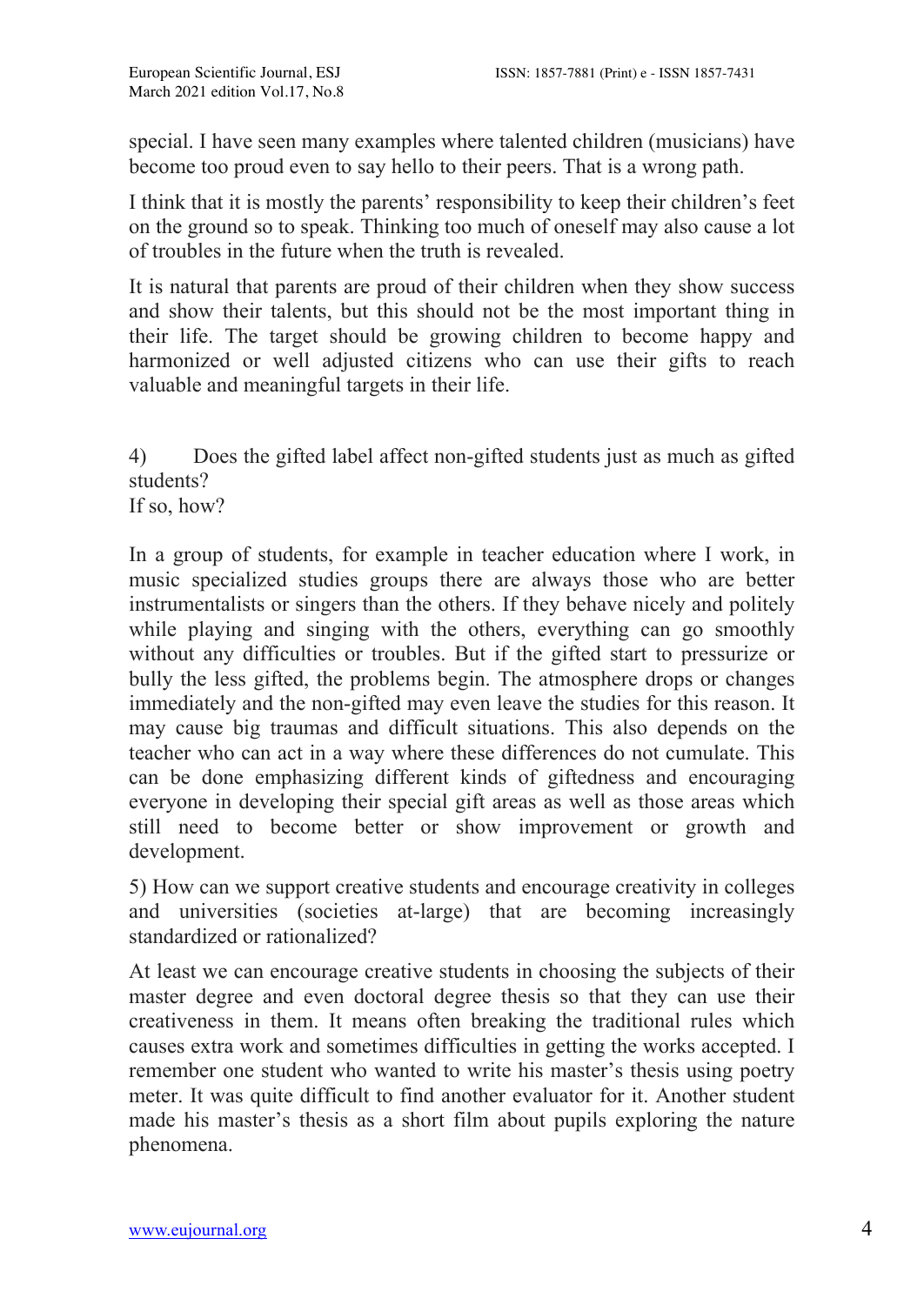Another way of supporting students in creativity is showing an example: if we can raise general interest in issues which require creativity, maybe it encourages the students to also do the same.

I don't believe that we academics could somehow affect the society and its rationalization or standardization. Unfortunately, it seems that in societies today, money and economical solutions are the only ones which rule.

6) Is creativity linked to resilience? (or as the Finnish say "grit"?)

I believe that it is, at least in some cases when the creative solution is not easily found. The famous Finnish "grit" has surely helped in finding solutions in many creativity-requiring issues, but grit does not offer solutions alone. Maybe it is in close connection with such situations where much trial and error -type exploration is needed. Resilience, commitment and imagination are all needed in finding creative solutions.

7) And is creativity perhaps linked to resistance- in terms of being determined by others?

Creativity often collapses with the resistance of less creative people, because creative solutions usually differ from traditional and familiar ones. Understanding creative ideas require an ability to disengage oneself from normal ways of acting and thinking. In Finland, we used to have so called "village idiots" in almost every small village. They were often misunderstood creative persons who could not express their creativity in traditional ways. Also, some artists raise resistance with their works and there are several whose works did not get any appreciation during their lifetime, but were valued high after their death.

8) How can we foster resilience or grit in academic settings, especially in gifted/talented populations?

The best ways of supporting creativity are, freedom of choice, offering enough time and space, freedom to make mistakes, and positive, encouraging atmosphere. All these are connected to resilience and offer the best opportunities to successful creative solutions. In Finland, people are used to living in quite harsh conditions, the weather sets challenges and also the geographic location has during the history taught its lessons to people.

I think that it is because of those challenges that Finns have gained the "grit". So, my opinion is that winning big and difficult challenges offers an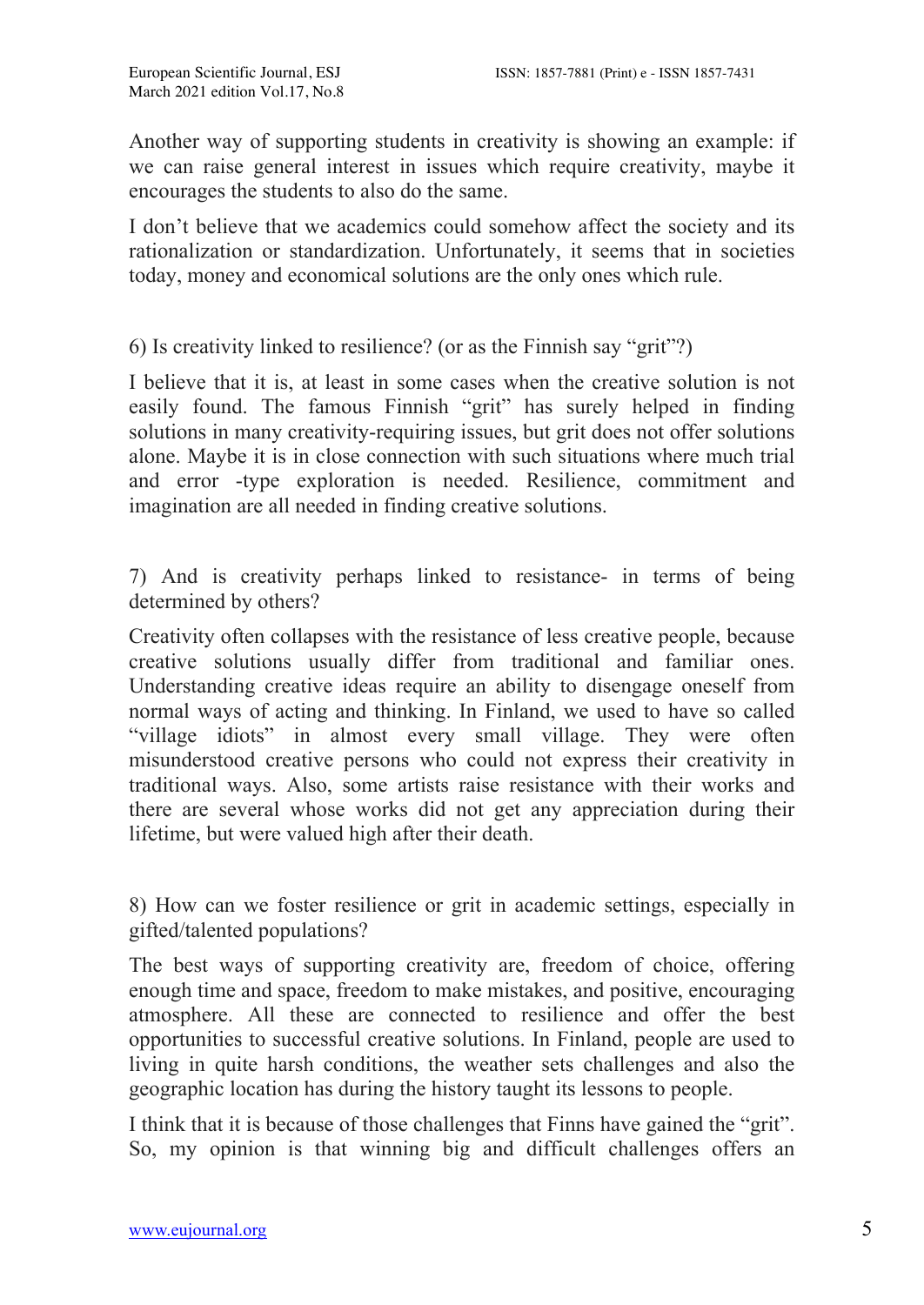opportunity to grow and develop resilience. We must offer suitable challenges to our students and encourage them to overcome them in style of "everything is possible, when you try hard enough".

9) Does the encouragement of creativity necessitate one's involvement in mundane tasks?

I think that creative solutions can occur in mundane tasks as well as elsewhere. They may be small new solutions in everyday problems connected to food-making, furnishing, renovating one's own home etc. Another issue is solving for example philosophical questions, or scientific problems which have no connection to mundane tasks. They often require disengaging oneself from everyday environment to be able to contemplate solutions in perfect peace.

10) Does creativity need to be productive?

My opinion is that it does not need to be productive. Creativity does not require some touchable or tangible product as a target. The output of creativity can be an idea or a new way of thinking, a philosophical structure or a new way of looking at the world. It could be also a piece of music improvised only once which disappears immediately after playing it with a musical instrument.

11) How does this relate to how we engage with creativity both as educators and as students?

First of all, we should be able to set students questions which do not have only one right answer. But on the other hand, we should encourage students to challenge themselves with difficult questions which require creativity to answer. Finding creative solutions to problems together with students not as teachers, but as peer researchers might be one way of acting. One example of fostering creativity was when one of our music teachers made students create music to TV advertisements which were muted. The results were in many cases much better than the original compositions in the advertisements. The use of smart technology, phones, iPads, computers and all their applications offer a great field or outlook for creativity today. All of our students have some gadget which can be used in creating new options or alternatives. The teachers must be creative all the time to make their students also creative.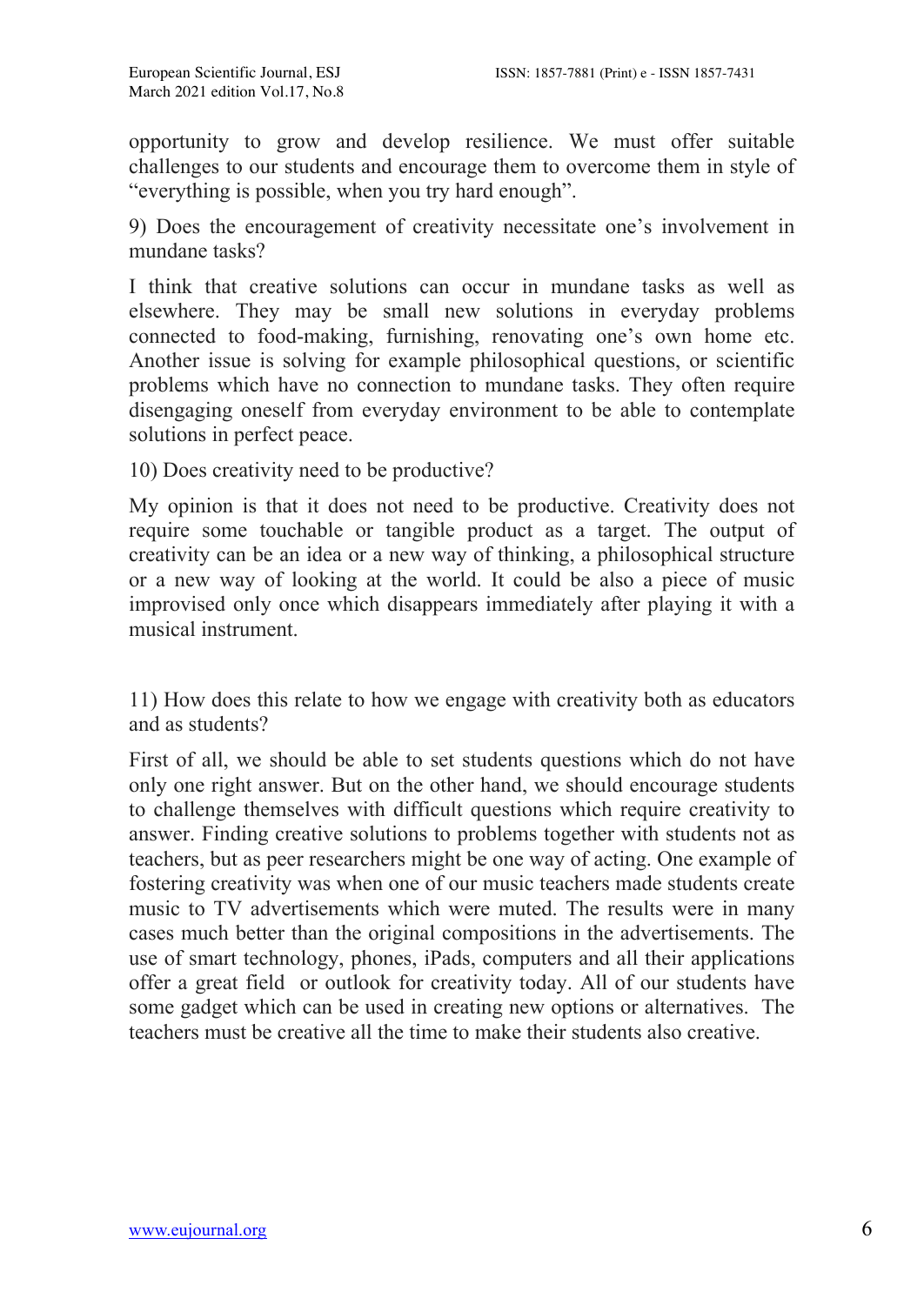### 12) Does creativity require vulnerability? Or high emotionality?

I don't think that creativity in itself requires vulnerability, but in some cases, it may help in finding creative solutions. When you are vulnerable, your senses may work more delicately which may open doors which usually do not open in your mind. High emotionality is needed when we are dealing with problems between individuals. In such cases, high emotionality helps in sensing the atmosphere and changes it, which may help finding creative solutions in problems which may be mental, spiritual or even intellectual.

13) Can creativity ever be detrimental to the creative individual or their society? Or does it yield positive results at all times?

Creativity cannot be detrimental, but it can be used detrimentally to cause harm to others. If we think about great geniuses like Einstein who used his creativity in developing the theory of relativity or Oppenheimer who developed the atomic bomb, it is difficult to say whether their creative inventions are detrimental, or profitable considering that they can destroy the whole planet Earth. Creative solutions can also be used in bad aims in interaction between people. As a whole, my opinion is that creativity offers more positive results than negative.

14) Does the ethos and values of a society/culture influence how creativity is manifested on the individual level?

If we look at the history of creativity, it is easy to see that in some cultures and in some time eras there have been periods of time when creativity has blossomed strongly; for example the Renaissance in Europe. Some decades ago, Japan was seen as an innovative society as new inventions were brought up frequently.

In Finland, we had a government with Matti Vanhanen as the prime minister, and that government wrote in their government platform that innovation should be the driving force of our competitiveness and economic growth. This shows that there have been plans of reaching an ethos of creativity. Unfortunately, Matti Vanhanen's ideas did not spread widely, so that I could say that they had any kind of impact on any individual level.

But I don't think that it is impossible to reach in right circumstances and when right or prudent or correct decisions are made at the governmental level. Usually, creativity is present in speeches when the elections become close. The politicians then speak loudly about the advances of arts and skills and creativity, but as soon as they are elected, they forget about these and concentrate on economically profitable issues.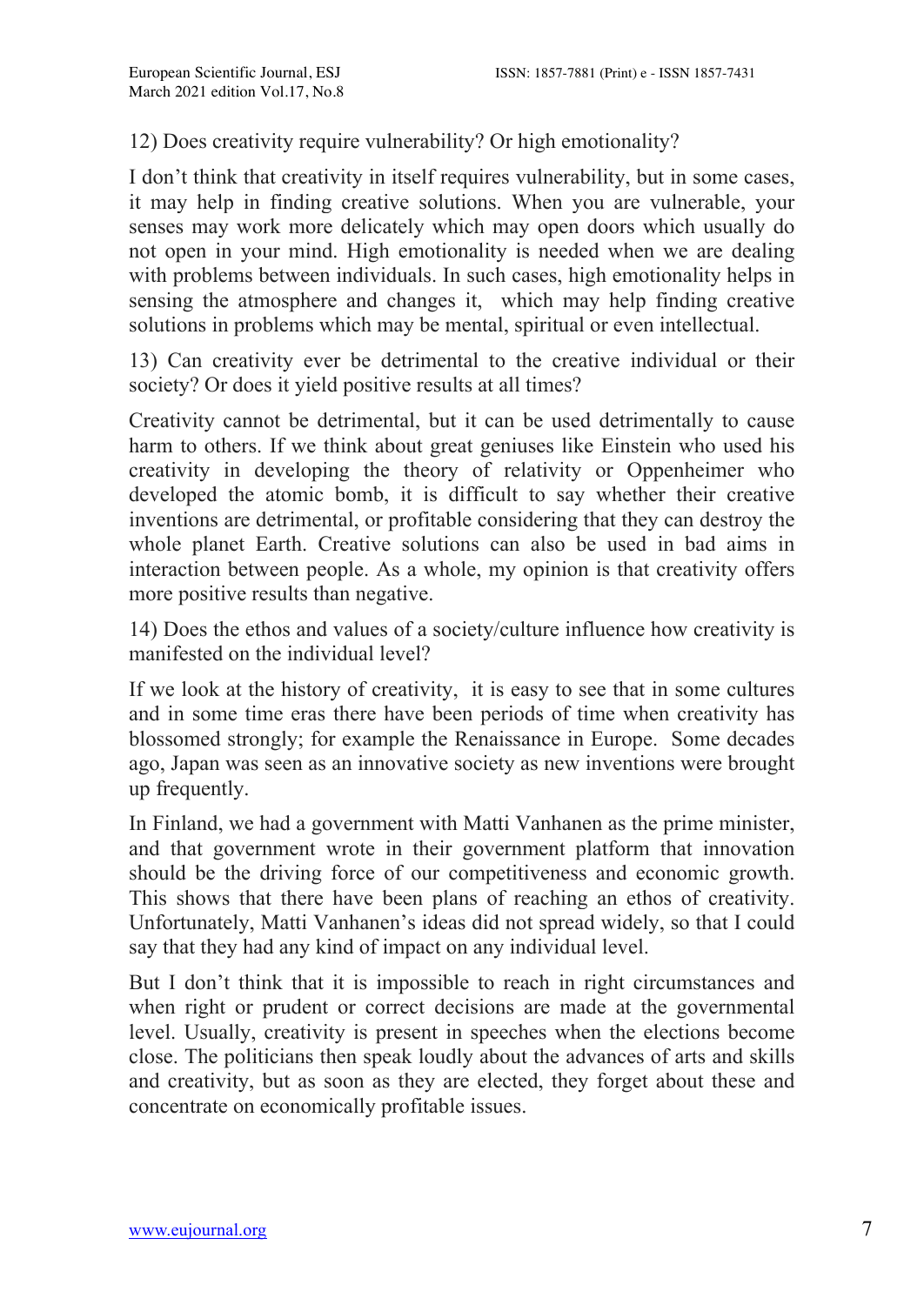Creativity at work is also dependent on the leadership in working places. Leaders can guide the morals to a positive direction. Unfortunately, there are organizations where workers cannot use their creativity or special gifts.

The leader should do whatever is possible to motivate workers to do their best. Most important is to find the significance, meaning and purpose of work. An innovative organization supports creativity and makes the work possible. Still, often creativity is killed or perhaps stifled, in the name of productivity, unity or controlling. The leading politicians and business world's key actors decide which is more important: creative work or compulsive profit making. These decisions have a big impact on the life of families, children and future generations.

15) How does creativity relate to morality? Especially in its Western conception?

There are many ways how creativity is connected to morality. One example is inventing and creating new games. Game-builders use their creativity to build new games which hook players in an addictive manner to spend their money on playing these games. That is when the creativity is used against morals and ethics. These games are planned so that they restrain certain behavior and promote some other kind of behavior. The games have some kind of structural presumptions about what kind of playing should be successful. These are built on values which reflect moral and ethical starting points. For example, the shooting game "Counter Strike" is full of fictional violence and killing which are quite opposite to everyday morals. In this way of thinking both the game creators and players share ethical responsibility of the ethical choices.

Howard Gardner also wrote about "good work" which he defined with three E-letters: Excellence, Engagement and Ethics, meaning that the work must be done as well as we can, we must be engaged to it and remember all of the time that there are ethical issues of which we must be aware.

16) How can mentoring and mentors help with creativity and the development of musical talent?

There are big problems concerning creativity and developing musical talent. These problems mostly concentrate in the relationship between the teacher and the pupil. In Finland, for example there is a good music school and conservatoire system not to mention the Sibelius Academy, which have been able to educate a lot of great musicians, singers and composers. Still, there are a lot of drop outs who have started to hate music and instrument playing, composing, etc.